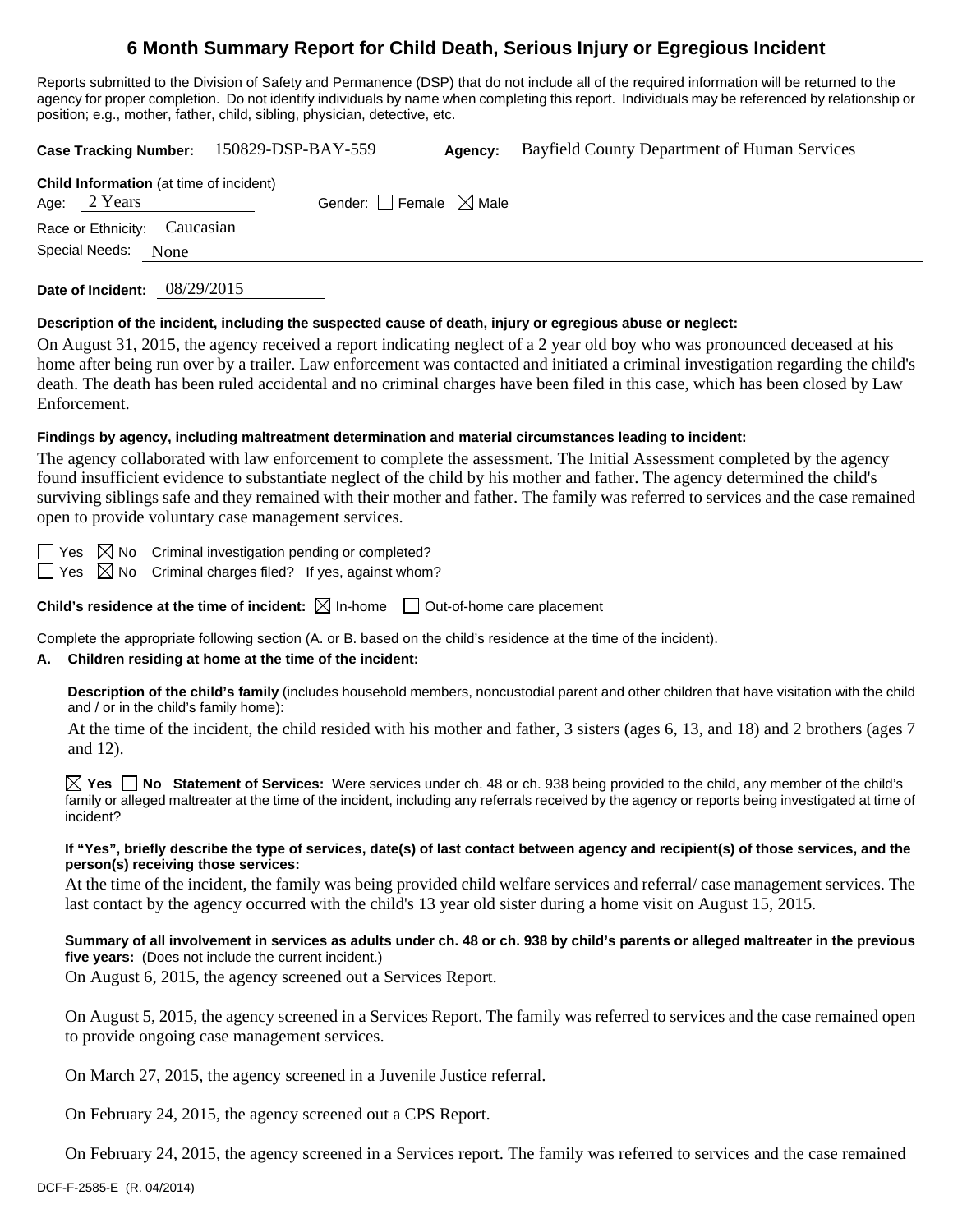open to provide ongoing case management services.

On December 2, 2014, the agency screened out a Services Report.

On December 1, 2014, the agency screened out a Services Report.

On May 7, 2014, the agency screened in a Juvenile Justice Report.

On August 19, 2013, the agency screened in a Juvenile Justice Report.

On August 13, 2013, the agency screened out a Services Report.

On December 12, 2012, the agency screened in a CPS Report alleging neglect of the child's now 13 year old sister. The allegation of neglect by the mother and father was substantiated, Child in Need of Protection and Services petitions were filed and the case remained open to provide ongoing case management.

On November 8, 2011, the agency Screened in a CPS Report alleging sexual abuse of the child's now 18 year old sister by an unknown maltreater. The allegation of sexual abuse but an unknown maltreater was substantiated. The case was closed.

On June 2, 2011, the agency screened in a CPS Report alleging neglect of the child's now 18, 13, and 6 year old sisters, and 12 and 7 year old brothers. The allegations of neglect by the mother were substantiated, Child in Need of Protection and Services petitions were filed and the case remained open to provide ongoing case management.

On January 4, 2011, the agency screened in a Services Report. The family was referred to services and the case remained open to provide ongoing case management services.

**Summary of actions taken by the agency under ch. 48, including any investigation of a report or referrals to services involving the child, any member of the child's family living in this household and the child's parents and alleged maltreater.** (Does not include the current incident.)

(Note: Screened out reports listed in this section may include only the date of the report, screening decision, and if a referral to services occurred at Access. Reports that do not constitute a reasonable suspicion of maltreatment or a reason to believe that the child is threatened with harm are not required to be screened in for an initial assessment, and no further action is required by the agency.)

On August 6, 2015, the agency screened out a Services Report.

On August 5, 2015, the agency screened in a Services Report. The family was referred to services and the case remained open to provide ongoing case management services.

On February 24, 2015, the agency screened out a CPS Report.

On February 24, 2015, the agency screened in a Services report. The family was referred to services and the case remained open to provide ongoing case management services.

On December 2, 2014, the agency screened out a Services Report.

On December 1, 2014, the agency screened out a Services Report.

On August 13, 2013, the agency screened out a Services Report.

On December 12, 2012, the agency screened in a CPS Report alleging neglect of the child's now 13 year old sister. The allegation of neglect by the mother and father was substantiated, Child in Need of Protection and Services petitions were filed and the case remained open to provide ongoing case management.

On November 8, 2011, the agency Screened in a CPS Report alleging sexual abuse of the child's now 18 year old sister by an unknown maltreater. The allegation of sexual abuse but an unknown maltreater was substantiated. The case was closed.

On June 2, 2011, the agency screened in a CPS Report alleging neglect of the child's now 18, 13, and 6 year old sisters, and 12 and 7 year old brothers. The allegations of neglect by the mother were substantiated, Child in Need of Protection and Services petitions were filed and the case remained open to provide ongoing case management.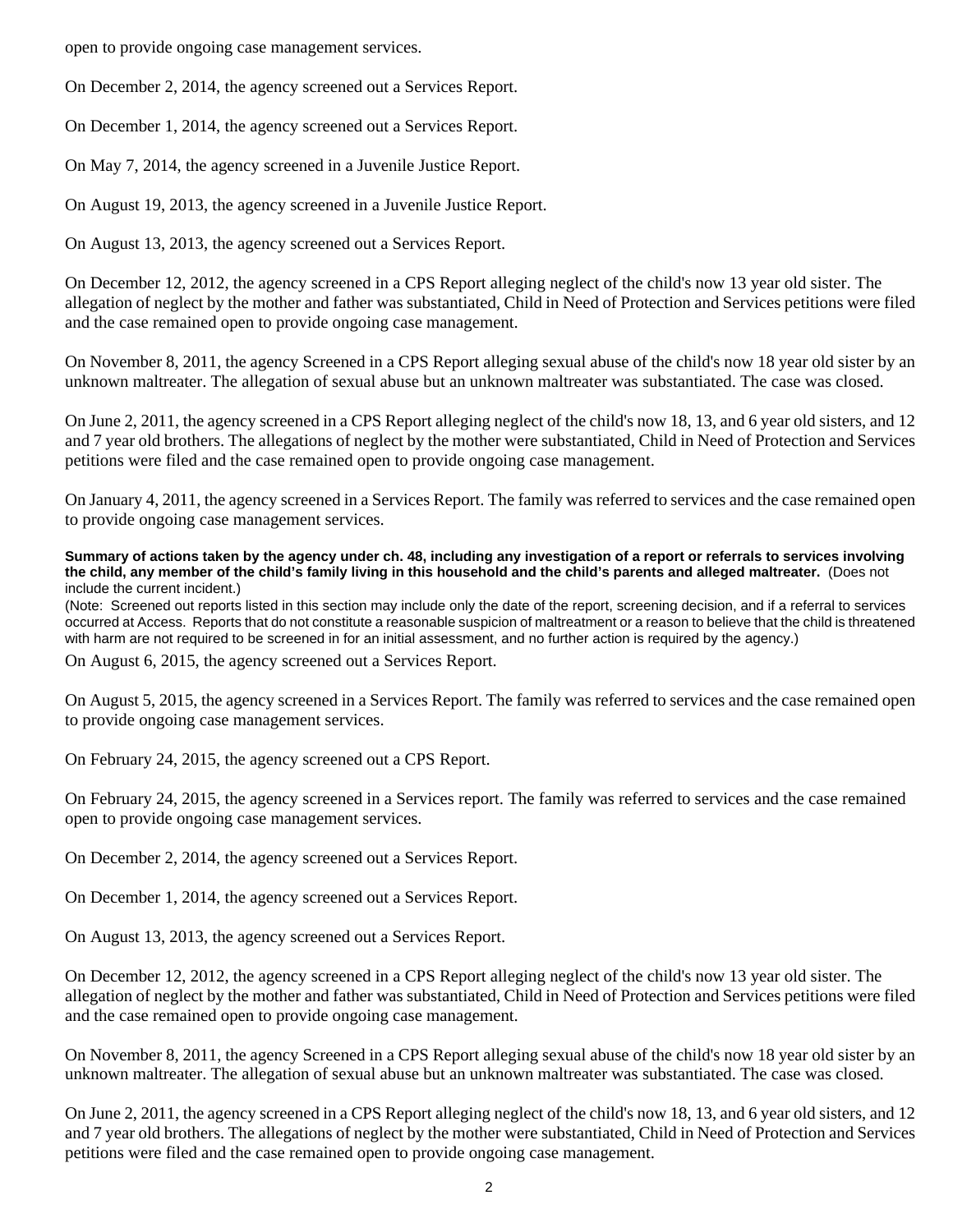On January 4, 2011, the agency screened in a Services Report. The family was referred to services and the case remained open to provide ongoing case management services.

On July 30, 2009, the agency screened in a CPS Report alleging physical abuse of the child's now 12 year old brother, and unborn child abuse of the child's now 6 year old sister. The allegation of physical abuse was unsubstantiated and the allegation of unborn child abuse was substantiated. An Unborn Child in Need of Protection and Services petition was filed and the case remained open to provide ongoing case management.

On March 30, 2009, the agency screened in a CPS report alleging neglect of the child's now 12 and 7 year old brothers. The allegations of neglect were unsubstantiated and the case was closed.

On January 29, 2009, the agency screened in a services report. The family was referred to services.

On September 9, 2008, the agency screened out a services report.

On October 8, 2007, the agency screened in a CPS report alleging unborn child abuse to the child's now 7 year old brother. The allegations of unborn child abuse were substantiated, an Unborn Child in Need of Protection and Services petition was filed and the case remained open to provide ongoing case management.

On November 2, 2006, the agency screened in a CPS Report alleging neglect of the child's now 18 and 13 year old sisters and 12 year old brother. The allegations of neglect were substantiated and Child in Need of Protection or Services petitions were filed and the case remained open to provide ongoing case management.

On October 9, 2006, the agency screened in a CPS Report alleging neglect of the child's now 18 and 13 year old sisters, and 12 year old brothers. The allegations of neglect by the mother and father were substantiated, Child in Need of Protection or Services petitions were filed and the case remained open to provide ongoing case management.

On June 23, 2005, the agency screened in a CPS report alleging neglect of the child's now 18 and 13 year old sisters, now 12 and 10 year old brothers. The allegations of neglect by the mother and father were substantiated, Child in Need of Protection or Services petitions were filed and the case remained open to provide ongoing case management.

On August 11, 2004, the agency screened in a CPS report alleging the neglect of the child's now 18 year old sister. An assessment was completed by the agency and the allegation of neglect was unsubstantiated. The case remained open to provide ongoing case management services.

On December 8, 2003 the agency screened in a services report. The family was referred to services.

On October 10, 2003, the agency screened in a CPS Report alleging the neglect of the child's now 18 year old sister. An assessment was completed by the agency and the allegation of neglect was unsubstantiated.

On January 31, 2003, the agency screened in a CPS Report alleging unborn child abuse of the child's now 12 year old brother. An assessment was completed the agency and the allegation of unborn child abuse was substantiated.

On May 29, 2001, the agency screened in a CPS Report alleging neglect of the child's now 18 year old sister. An assessment was completed by the agency and the allegation of neglect was unsubstantiated.

### **Summary of any investigation involving the child, any member of the child's family and alleged maltreater conducted under ch. 48 and any services provided to the child and child's family since the date of the incident:**

The agency collaborated with law enforcement to complete the assessment. The Initial Assessment completed by the agency found insufficient evidence to substantiate neglect of the child by his mother and father. The agency determined the child's surviving siblings safe and they remained with their mother and father. The family was referred to services and the case remained open to provide voluntary case management services..

# **B. Children residing in out-of-home care (OHC) placement at time of incident:**

**Description of the OHC placement and basis for decision to place child there:**